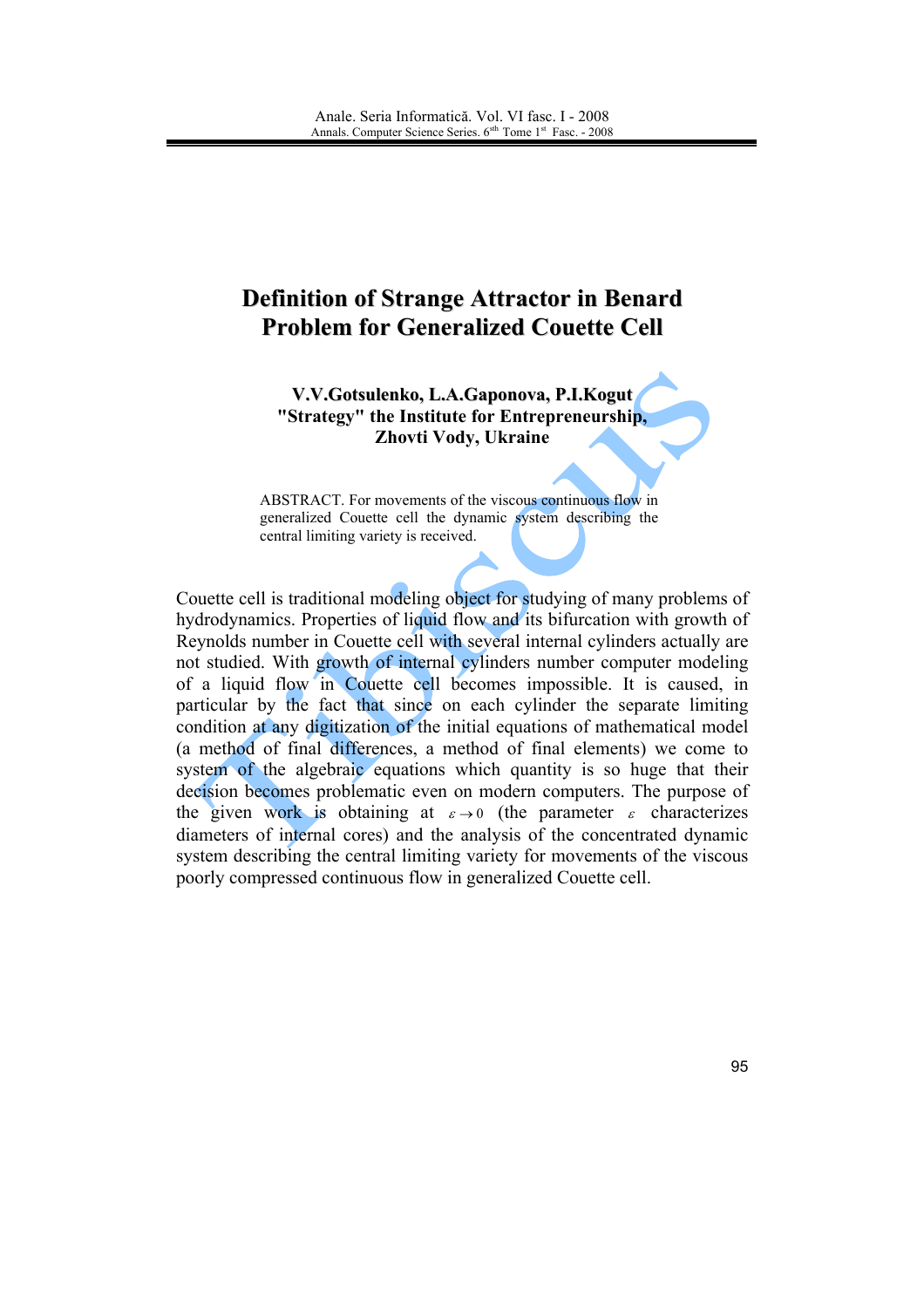

**Figure 1.** The scheme of generalized Couette cell  $\Omega$ 

As shown in works [KGL08-GL07], limiting characteristics of the continuous flow at  $\varepsilon \to 0$  satisfy to following system of Birkman equations on  $set$  $\Omega$ :

$$
\begin{cases}\n\frac{\partial V}{\partial t} + (V\nabla)V + (2\pi/C_0)(V - V^*) = -(1/\rho)grad(p) + v\Delta V + \overline{g}, \\
\frac{\partial \rho}{\partial t} + div(\rho V) = 0, \\
\frac{\partial T}{\partial t} + (2\pi/C_0)(T - T^*) + div(T \cdot V) = k\Delta T, \\
\rho = \rho_0(1 - \gamma(T - T_2)),\n\end{cases}
$$
\n[1]

where limiting parameters  $V^*$  and  $T^*$  are connected with limiting transition structure and value of a constant  $C_0$  [KGL08-GL07].

Let's note, that by virtue of cylindrical symmetry it is possible to pass from 3-dimensional statement of an initial problem to 2-dimentional, considering section of a cell of generalized Couette cell along an axis of the external cylinder. Then all variables will not depend from  $x_3$ , and  $x_3$  - a component of speed will be absent. Further we use Bussinesc approach which, as we know, consists that the liquid is supposed poorly compressed and dependence of density on temperature is considered in the equations only in one place, in the right part of the equation for speed. We shall enter also [K01] replacement of variables:

$$
p = p_0 - \rho_0 g \left[ 1 - \gamma (T - T_2) \right] x_2 + \widetilde{p}(x_1, x_2, t) T = T_0 + \frac{T_1 - T_2}{\ell} x_2 + \mathcal{G}(x_1, x_2, t),
$$

where  $\tilde{p}(x_1, x_2, t)$  - a deviation of a field of pressure from hydrostatic pressure  $p_0 - \rho g x_2$ , and  $g(x_1, x_2, t)$  - a deviation of temperature from a linear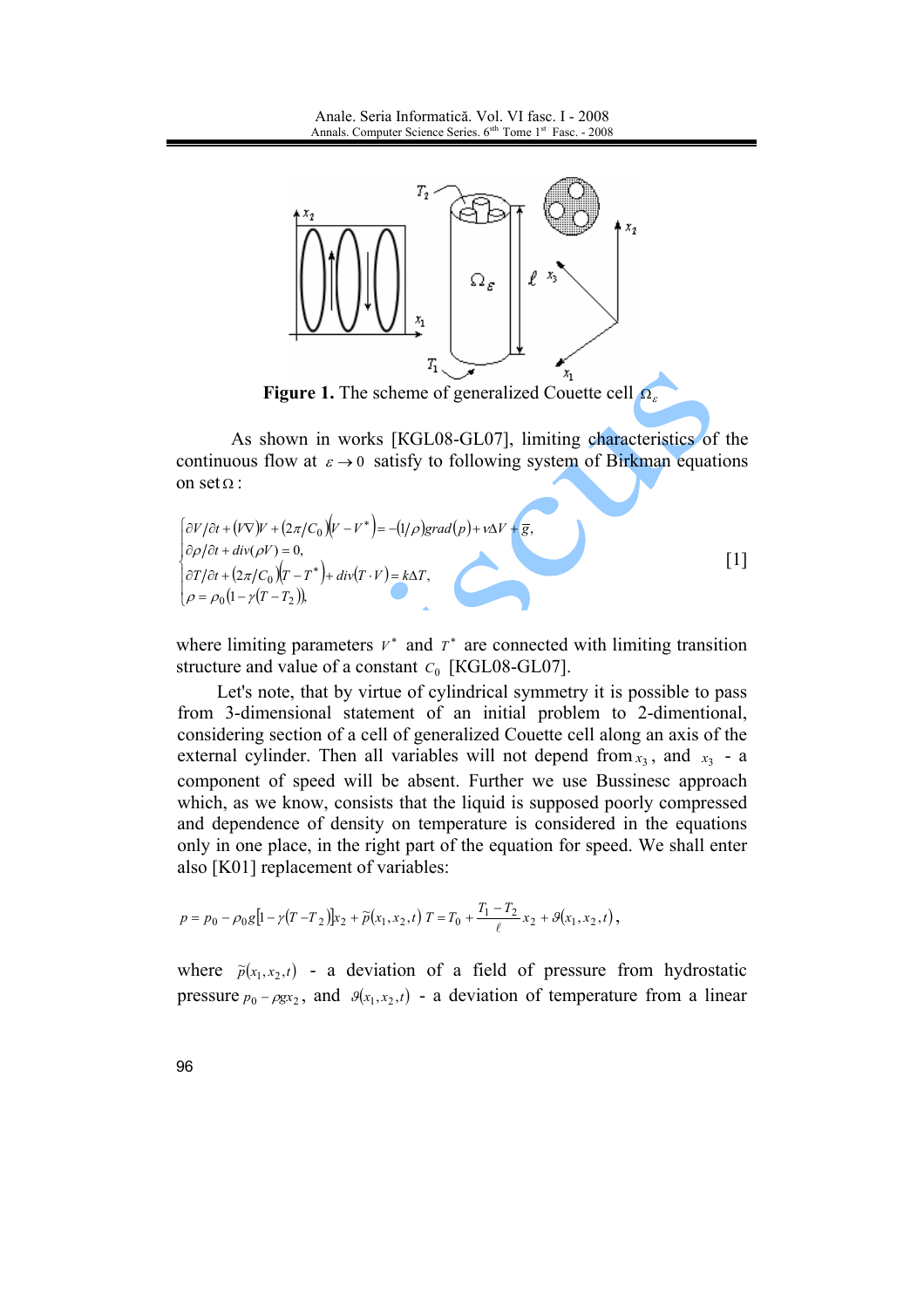structure, and we use in the right part of the first equation [1] following representation  $[K01]$ :

$$
\frac{1}{\rho}grad(p) = \frac{-\rho_0 g\bar{j} + grad(\tilde{p})}{\rho_0 g[1 - \gamma(T - T_2)]} \approx -g\bar{j} - g\gamma(T - T_2)\bar{j} + \frac{1}{\rho_0} grad(p).
$$
 [2]

Considering, that  $\bar{g} = -\bar{j}g$  we copy the equations [1] in the form of:

$$
\begin{cases} \frac{\partial V}{\partial t} + (V\nabla)V + (2\pi/C_0)(V - V^*) = \frac{\partial S}{\partial t} - (1/\rho_0)grad(p) + v\Delta V, & div(V) = 0, \\ \frac{\partial S}{\partial t} + (2\pi/C_0)(S - S^*) + div(S \cdot V) - \frac{T_1 - T_2}{\ell}div(x_2 V) = k\Delta S. \end{cases}
$$
 [3]

On the top and bottom of Couette cell it is imposed the boundary conditions expressing a constancy of temperature and absence of a stream of a liquid through border:

$$
\mathcal{G}\big|_{x_2=0} = 0 \quad \mathcal{G}\big|_{x_2=\ell} = 0 \quad \left(\mathbf{V} \cdot \bar{\mathbf{j}}\right)_{x_2=0} = 0 \quad \left(\mathbf{V} \cdot \bar{\mathbf{j}}\right)_{x_2=\ell} = 0 \quad . \tag{4}
$$

Let's present the vector equations [3] in the scalar form, designating accordingly through  $x_1$  and  $x_2$  - components of speed  $V$  through  $u$  and  $v$ :

$$
\begin{cases}\n\frac{\partial u}{\partial t} + u \frac{\partial u}{\partial x_1} + v \frac{\partial u}{\partial x_2} + (2\pi/C_0)(u - u^*) = -\rho_0^{-1} \frac{\partial \widetilde{p}}{\partial x_1} + v \left(\frac{\partial^2 u}{\partial x_1^2} + \frac{\partial^2 u}{\partial x_2^2}\right) \\
\frac{\partial v}{\partial t} + u \frac{\partial v}{\partial x_1} + v \frac{\partial v}{\partial x_2} + (2\pi/C_0)(v - v^*) = \gamma g \cdot g - \rho_0^{-1} \frac{\partial \widetilde{p}}{\partial x_1} + v \left(\frac{\partial^2 v}{\partial x_1^2} + \frac{\partial^2 v}{\partial x_2^2}\right) \\
\frac{\partial s}{\partial t} + \frac{\partial (su)}{\partial x_1} + \frac{\partial (sv)}{\partial x_2} + (2\pi/C_0)(g - g^*) - \frac{T_1 - T_2}{\ell} v = k \left(\frac{\partial^2 s}{\partial x_1^2} + \frac{\partial^2 s}{\partial x_2^2}\right)\n\end{cases}
$$
[5]

Let's exclude a field of pressure by differentiation of the first equation on  $x_2$ , and the second on  $x_1$  and then we subtract one of another. As a result we receive the equation:

$$
(\partial/\partial t)(\partial u/\partial x_2 - \partial v/\partial x_1) = -u \partial^2 u/\partial x_1 \partial x_2 - v \partial^2 u/\partial x_2^2 + u \partial^2 v/\partial x_1^2 ++ v \partial^2 v/\partial x_1 \partial x_2 - y g \partial \theta/\partial x_1 + v(\partial^3 u/\partial x_1^2 \partial x_2 + \partial^3 u/\partial x_2^3 - \partial^3 v/\partial x_1 \partial x_2^2 - \partial^3 v/\partial x_2^3)
$$
 [6]

Further, we apply Galerkin method, representing required fields in the form of decomposition in rows on some full system of basic functions; after that dependence on time of decomposition factors becomes a subject of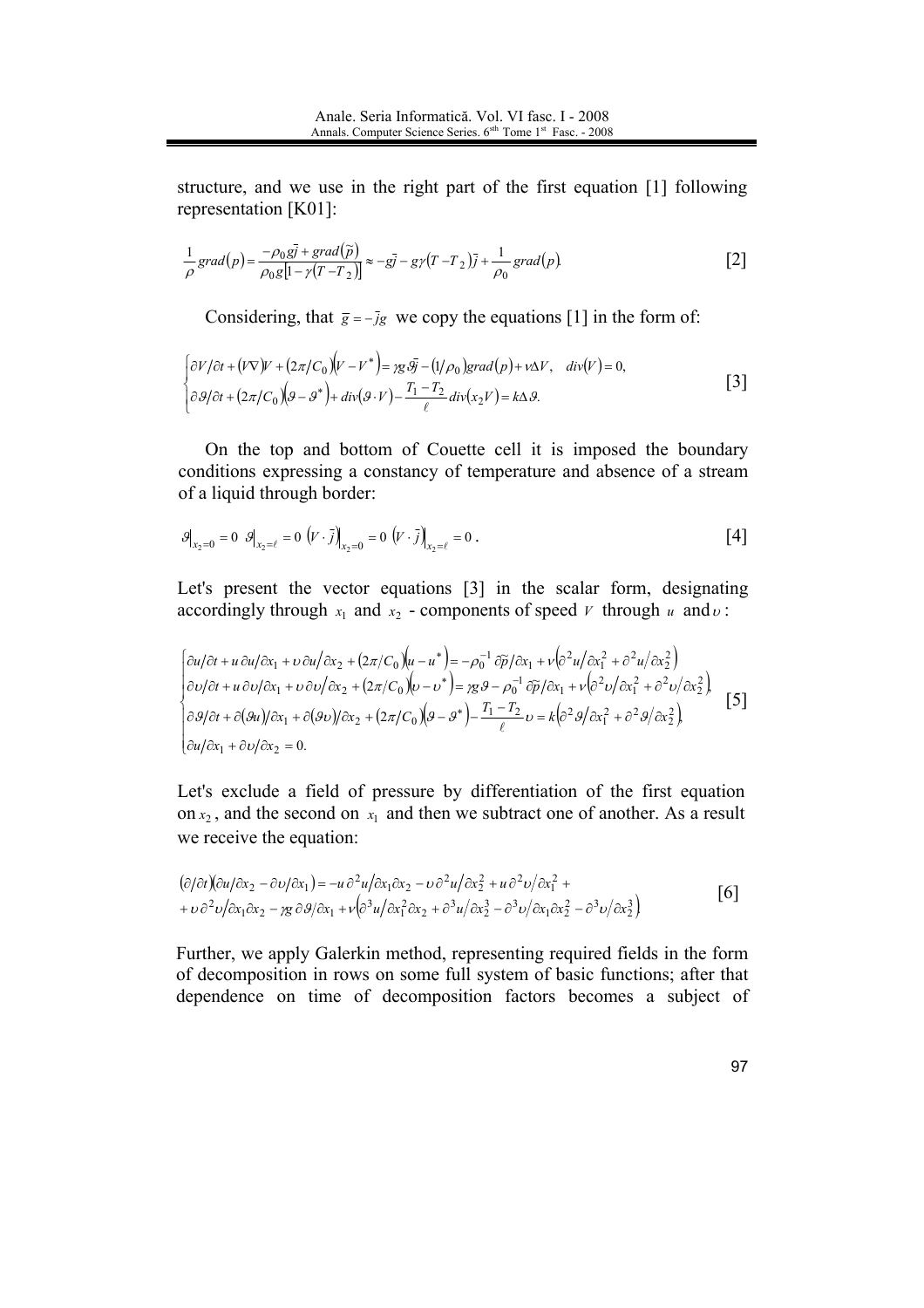consideration. We shall build decomposition on basis of trigonometrically functions of a kind:

 $\sin(m\alpha x_1)\sin(n\beta x_2)$   $\sin(m\alpha x_1)\cos(n\beta x_2)$   $\cos(m\alpha x_1)\sin(n\beta x_2)$ 

where *n* and *m* - integers, and  $\alpha, \beta$  - constants connected with geometry of Benard convective shafts [K01]. So, we suppose

$$
\mathcal{G}(x_1, x_2, t) = \sum_{m=0}^{\infty} \sum_{n=1}^{\infty} F_{mn}(t) \cos(m\alpha x_1) \sin(n\beta x_2)
$$
 [7]

From a condition of zero divergence  $\partial u/\partial x_1 + \partial v/\partial x_2 = 0$  follows, that there is a function of a flow

$$
\psi(x_1, x_2, t):
$$
  $u = -\frac{\partial \psi}{\partial x_2} \upsilon = -\frac{\partial \psi}{\partial x_1}$ 

decomposing which in a trigonometrically row on the chosen basis, we receive:

$$
\psi(x_1, x_2, t) = \sum_{m=1}^{\infty} \sum_{n=1}^{\infty} G_{mn}(t) \sin(m\alpha x_1) \sin(n\beta x_2).
$$
 [8]

Then for a component of speed we have

$$
\begin{cases}\nu(x_1, x_2, t) = -\sum_{m=1}^{\infty} \sum_{n=1}^{\infty} n\beta G_{mn}(t) \sin(m\alpha x_1) \cos(n\beta x_2), \\
v(x_1, x_2, t) = -\sum_{m=1}^{\infty} \sum_{n=1}^{\infty} m\alpha G_{mn}(t) \cos(m\alpha x_1) \sin(n\beta x_2).\n\end{cases} [9]
$$

Further, substituting expressions [7] and [9] in the equations [6] and, using parities of orthogonality for basic functions we receive infinite system of the equations for factors  $G_{mn}$  and  $F_{mn}$ . By analogy as in work [K01] we shall break the received rows on the first harmonics, considering essential and distinct from zero  $G_{11} F_{11}$ ,  $F_{02}$  which we shall designate, accordingly, through  $X$ ,  $Y$  and  $Z$ . So, we suppose: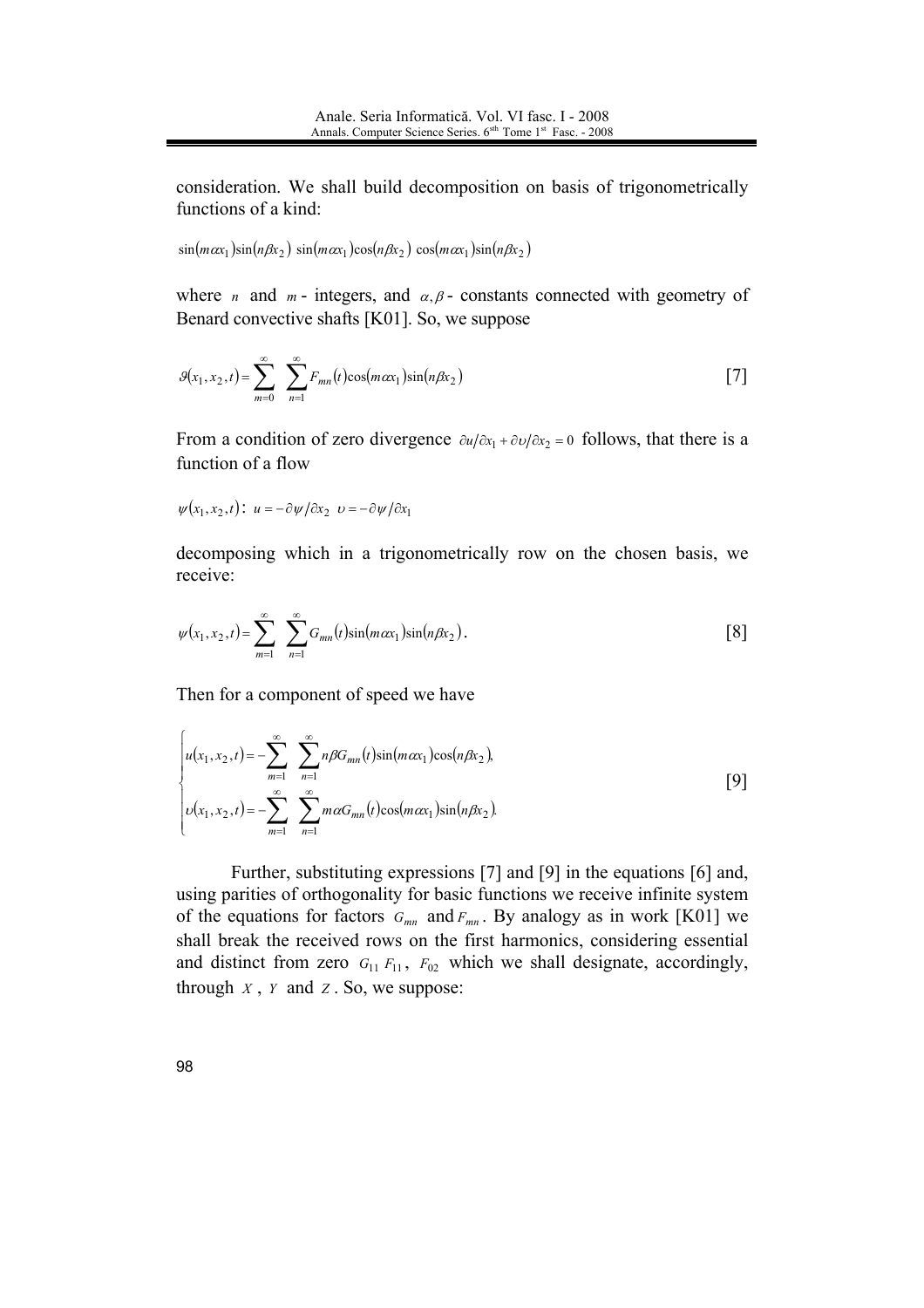$u = -X\beta \sin(\alpha x_1) \cos(\beta x_2)$   $v = X\alpha \cos(\alpha x_1) \sin(\beta x_2)$   $\theta = Y\beta \cos(\alpha x_1) \sin(\beta x_2) - Z\sin(2\beta x_2)$ . [10]

Let's substitute these expressions in the first equation [6]. In the received parity all arising combinations of sinuses and cosines it is necessary to result by means of trigonometrically formulas to the sums of elements of the chosen basis, and then to reject elements, different by structure from a unique combination of a kind  $sin(m\alpha_1)sin(n\beta x_2)$  present at the left part. Equating factors in the left and right part, we receive

$$
\frac{dX}{dt} = \frac{\alpha \gamma g}{\alpha^2 + \beta^2} Y - \left[ \nu \left( \alpha^2 + \beta^2 \right) + \frac{2\pi}{C_0} \right] X. \tag{11}
$$

Acting similarly with the second equation [7], we shall receive two equations:

$$
\frac{dY}{dt} = \alpha \frac{T_1 - T_2}{\ell} X - k \left( \alpha^2 + \beta^2 \right) Y - \alpha \beta X \cdot Z \frac{dZ}{dt} = -4k\beta^2 Z + \frac{\alpha \beta}{2} X \cdot Z \,. \tag{12}
$$

Doing replacement of variables:

$$
X = Ax \ Y = By \ Z = Cz \ , \ t = D\tau
$$

with values of constants  $A \, B$ ,  $C$  and  $D$  from [K01], we shall receive, that the dynamic system [10-12] will be transformed to a kind:

$$
\frac{dx}{d\tau} = \sigma y - \left[\sigma + \frac{q}{C_0}\right] x \frac{dy}{d\tau} = rx - y - xz \frac{dz}{d\tau} = -bz + xz,
$$
 [13]

where parameters  $\sigma r$ , b are defined, for example in [K01]  $q = 2\pi/k(\alpha^2 + \beta^2)$ . We shall note that at  $q=0$  or  $C_0 = \infty$  the system [13] passes in Lorentz's classical system.